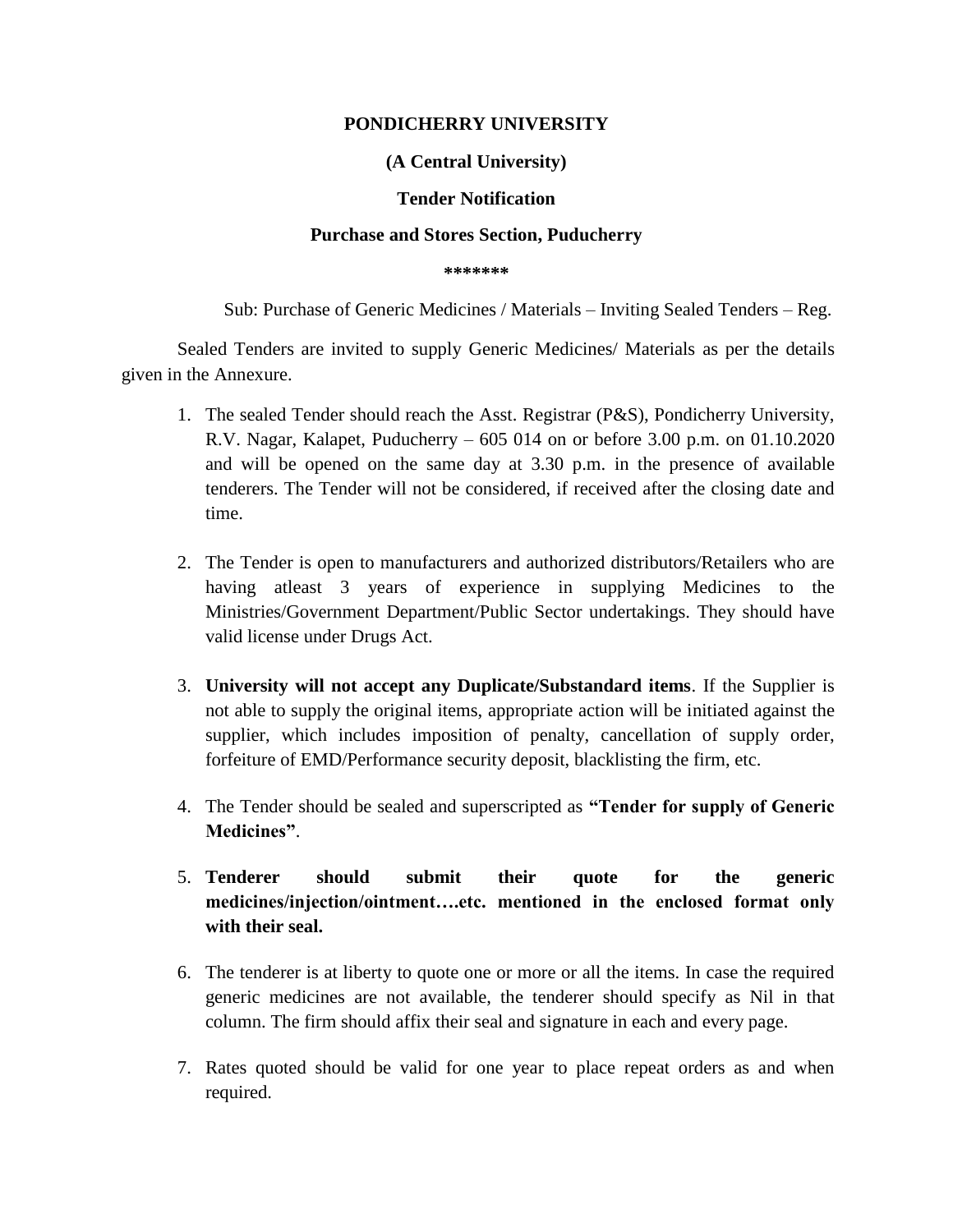- 8. The rates quoted should be inclusive of all taxes, freight, packing, forwarding, etc. and should be delivered at the Health Centre of Pondicherry University.
- 9. EMD and Tender Document Fee should be remitted separately in the form of Demand Draft from any one of the nationalized banks, drawn in favour of the "Finance Officer, Pondicherry University", payable at Pondicherry as per the details given below:-

|  | Name of the items                    | <b>Tender Document</b> | E.M.D. |
|--|--------------------------------------|------------------------|--------|
|  |                                      | fee                    | Amount |
|  | <b>Purchase of Generic Medicines</b> | 500                    | 10.000 |

- 10. Any tender, submitted without EMD & Tender Document Fee, will not be accepted.
- 11. The tender is not transferable.
- 12. The Tender received through telex/tele-fax/e-mail will not be accepted by the University under any circumstances.
- 13. The University shall not be responsible for any delay/loss or non-receipt of tenders by post/courier service.
- 14. No unsolicited correspondence shall be entertained after the submission of the Tender.
- 15. Quoting merely the lowest price does not confer any right on any Tender for award of supply order. The University, reserves the right to select any item on the ground of quality, brand reputation, offer of additional/special features, compatibility, etc.
- 16. Selection of tenders would very much depend upon the efficiency/ quality of the products offered.
- 17. The University also reserves the right to reject any tender who have quoted unbranded/substandard brand/uncertified brands of products even if they found to be lowest.
- 18. Delivery is to be made within 10 days from the date of receipt of supply order during the working days on office hours.
- 19. The rejected quantity, if any, shall be replaced within 3 days time positively.